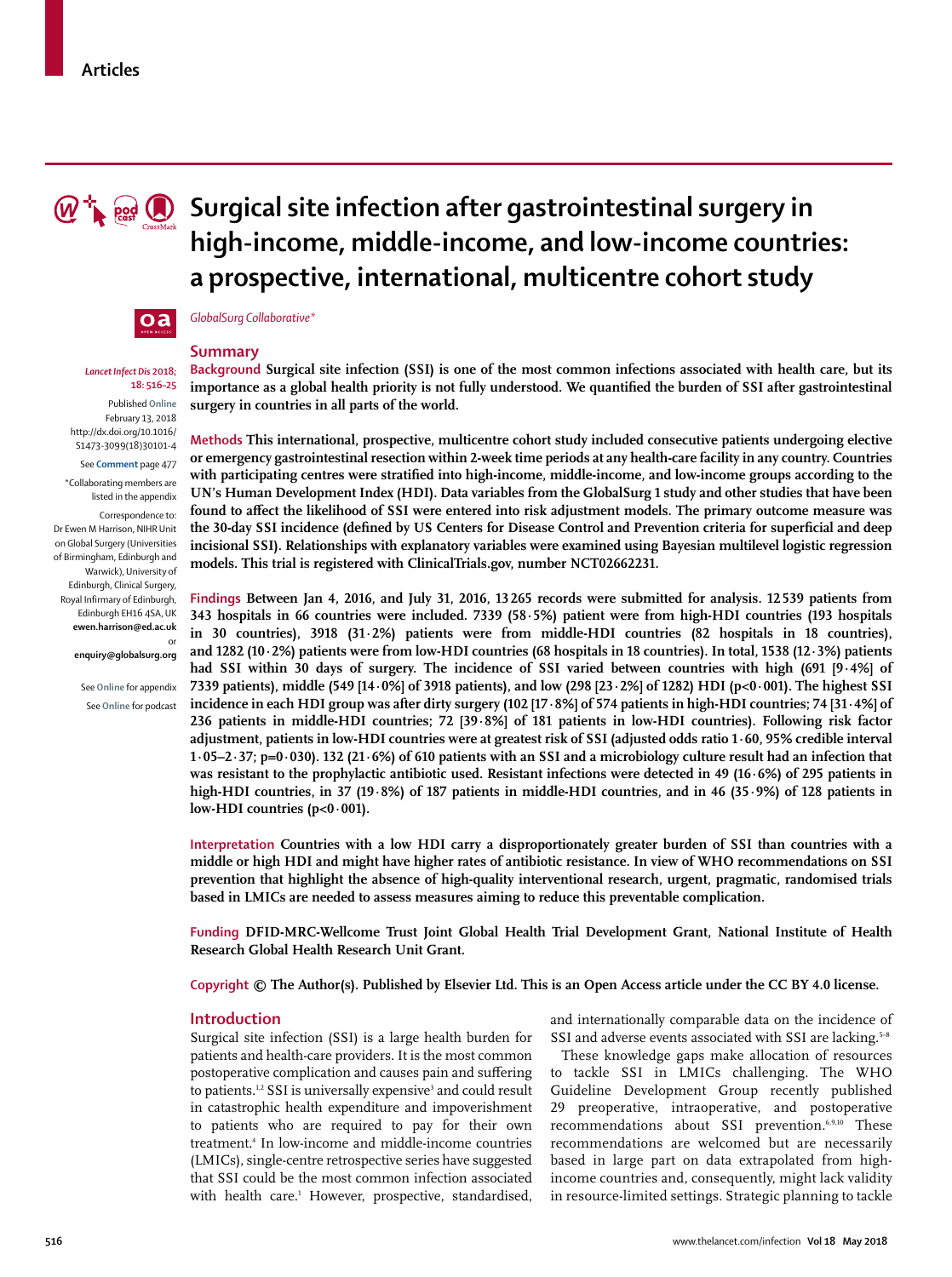# **Research in context**

## **Evidence before this study**

We searched for evidence of multinational research assessing surgical site infection (SSI) after abdominal surgery, focusing on low-income and middle-income countries (LMICs). We searched PubMed, MEDLINE, Google Scholar, and ClinicalTrials.gov for articles published between Jan 1, 1997, and June 1, 2017, with the terms "wound infection" OR "surgical site infection" AND "developing countries" OR "low income" OR "middle income" OR "low and middle income", without language restrictions. We reviewed related articles, references, and citations of eligible texts. Several low-volume, single-centre studies to characterise SSI in LMICs have been done in the past 20 years, but the research quality is low to medium. These studies were systematically reviewed in 2011 and included 57 studies of abdominal surgery, with reported SSI incidence ranging from 0·4% to 30·9% (between 1·5% and 81·0% for clean–contaminated surgery, 0·5% to 65·5% for contaminated surgery, and 0·2% to 100% for dirty surgery). The methodological quality of individual studies was low and heterogeneity was high, preventing meta-analysis. One multinational study has been done since 2010, and included patients from seven high-income, 17 upper-middle-income, and six lower-middle-income countries. The low observed SSI incidence (4·1%) after abdominal surgery could relate to the passive 30-day follow-up strategy; additional limitations include a lack of data from lowest-income countries and exclusion of children.

# **Added value of this study**

We identified the burden and clinical impact of SSI in patients undergoing gastrointestinal surgery in multiple income settings. We used standardised, validated, prospective methodology to provide global, contemporaneous data. SSI is most common after dirty surgery in LMICs. Even after casemix adjustment, patients in LMICs have a disproportionate burden of infection. A large proportion of SSIs are caused by organisms resistant to prophylactic antibiotics with the greatest apparent burden in LMICs.

## **Implications of all the available evidence**

The burden of SSI is disproportionately greater on patients and health services in LMICs. Recent WHO recommendations on preoperative and intraoperative measures for SSI prevention highlight an absence of high-quality evidence. Urgent, pragmatic, randomised trials based in LMICs are needed to assess measures aiming to reduce this preventable complication and associated antibiotic use.

SSI has been hindered by a lack of high-quality global data. Microbiological data describing antimicrobial resistance in SSI and information on the likely origin of causative organisms are also needed to help refine prevention strategies and quality-improvement interventions.<sup>6,10</sup>

The GlobalSurg Collaborative designed and conducted an international, multicentre, prospective cohort study aimed at closing knowledge gaps in the incidence of SSI in global health settings. The primary aim was to determine variability in SSI rates in high-income, middle-income, and low-income settings.

## **Methods**

# **Study design and participants**

This international, multicentre, prospective cohort study used a published protocol $11$  and was done by teams of local investigators who were coordinated by a national lead investigator. Investigators were recruited via the GlobalSurg network, social media, and personal contacts. Any health-care facility in any country treating patients who fulfilled the inclusion criteria could participate. The collaborative network methodology has been described in detail elsewhere.12 Ethical and institutional approval was sought and obtained by each contributing institution as per local regulations. A UK National Health Service Research Ethics review considered this study exempt from formal research registration (South East Scotland Research Ethics Service, reference NR/1510AB5). Individual centres obtained their own audit or institutional approval, and ethical approval was obtained in countries where local research ethics committees deemed it a requirement. This study is reported according to the STROBE and SAMPL guidelines.

Investigators included patients from at least one 2-week period that was chosen a priori by the local team. Consecutive sampling of patients undergoing elective or emergency gastrointestinal resection was done during the chosen 2-week period or periods. Consecutive sampling is a common non-probability sampling strategy in which all patients fulfilling the inclusion criteria within a defined time period are enrolled. A 2-week period was chosen to balance sample size requirements and pragmatism for the working clinicians who were enrolling patients and contributing data. The inclusion criteria were based on two considerations. First, the procedures were required to be relevant to the general surgeons who form the collaborative. Second, a reasonable baseline incidence of SSI was required so meaningful comparisons could be made with the predicted cohort size. So-called clean general surgery cases, such as simple hernia repair, were excluded on this basis. There was an absolute requirement for all cases in the chosen period to be included, but no minimum number was set to avoid bias against smaller centres. Gastrointestinal resection was defined as complete transection and removal of a segment of the oesophagus, stomach, small bowel, colon, rectum, appendix, or gallbladder and included formation or reversal of a gastrointestinal stoma. Emergency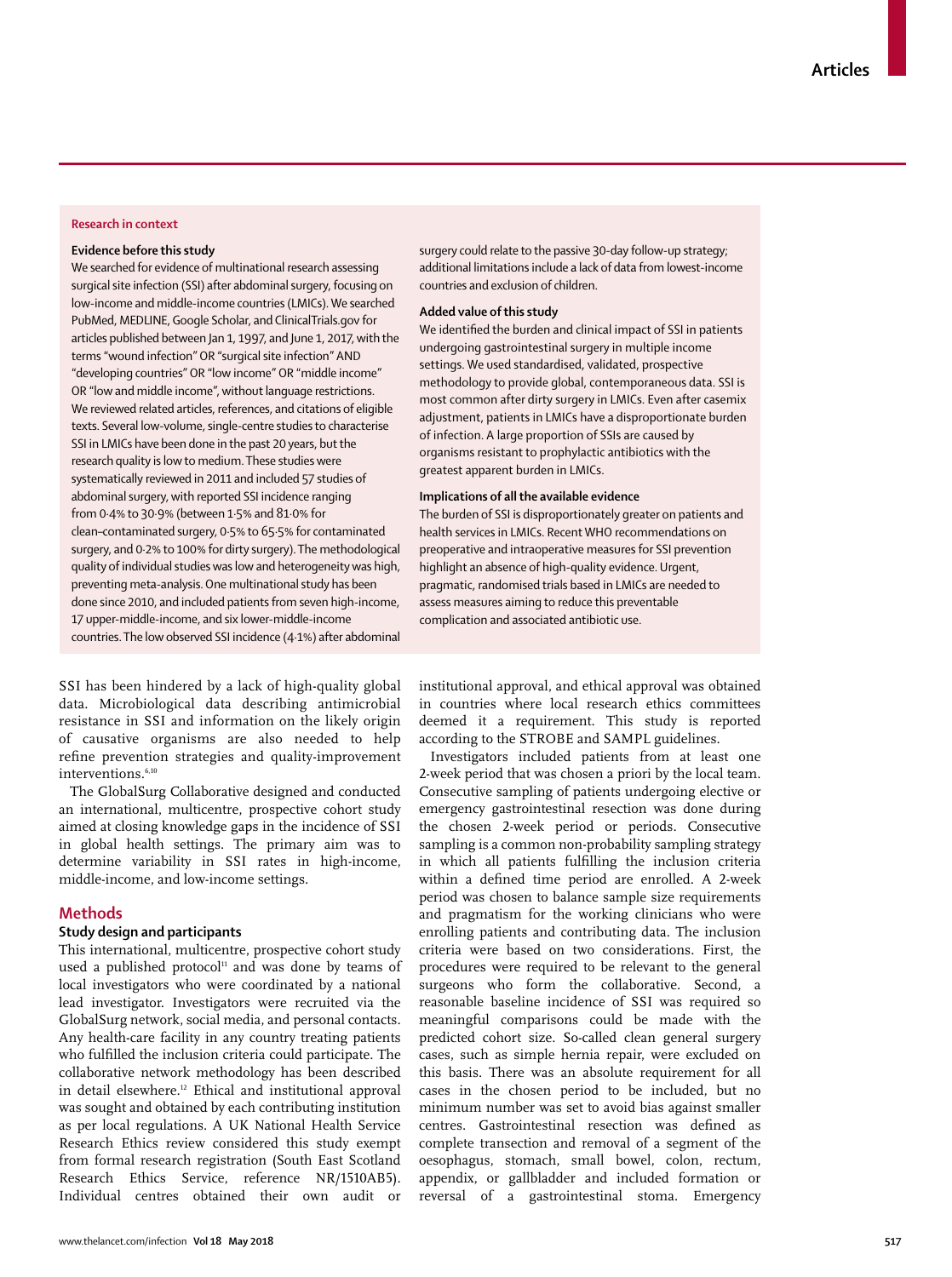procedures were defined as unplanned, non-elective operations and included procedures for trauma and reoperation after previous surgery. Open or minimally invasive procedures (eg, laparoscopic or robotic) were eligible. No age restrictions were included. Patients were excluded if the primary indication for surgery was vascular, gynaecological, obstetric, urological, or transplantation because the gastrointestinal tract is not typically opened.

Data variables from the GlobalSurg 1 study<sup>13</sup> and other studies that have been found to affect the likelihood of SSI were entered into risk adjustment models. Patient variables included age, sex, physical status according to the American Society of Anesthesiologists classification system, existence of immune suppression (eg, HIV status, active malarial infection, diabetes, use of steroid therapies, chemotherapy or other immunosuppressive drugs), and smoking status. Disease-related variables included diagnostic category, timing of surgery (elective *vs* emergency), use of the WHO surgical safety checklist,<sup>14</sup> use of laparoscopy, use of epidural anaesthesia, use of prophylactic antibiotics, and intraoperative contamination. Contamination level<sup>2,15</sup> was defined by the operating surgeon as clean (an incision in which no inflammation is encountered in a surgical procedure, without a break in sterile technique, and during which the respiratory, alimentary, and genitourinary tracts are not entered; inclusion criteria for this study excluded this group), clean–contaminated (an incision through which the respiratory, alimentary, or genitourinary tract is entered under controlled conditions but with no contamination encountered), contaminated (an incision undertaken during an operation in which there is a major break in sterile technique or gross spillage from the gastrointestinal tract, or an incision in which acute, non-purulent inflammation is encountered; open traumatic wounds more than 12–24 h old also fall into this category), or dirty (an incision undertaken during an operation in which the viscera are perforated or when acute inflammation with pus is encountered during the operation [eg, emergency surgery for faecal peritonitis], and for traumatic wounds where treatment is delayed, and faecal contamination or devitalised tissue is present).

Data were collected on the incidence and length of antimicrobial treatment before and after surgery. A pragmatic view was taken in the use of local protocols and techniques for collecting and processing microbiological specimens. Antimicrobial resistance was defined as resistance in the species presumed to be pathological to the antimicrobial used for prophylaxis. To aid in the communication of findings, organisms were broadly categorised as bowel-derived if cultures contained only Gram-negative bacilli, *Enterococcus* species, or anaerobic organisms, as skin-derived if cultures only contained skin-derived organisms such as *Staphylococcus* species, and as of mixed origin if cultures contained both bowel-derived and skin-derived cultures.

Data variables were selected to be objective, standardised, easily transcribed, and internationally relevant to maximise record completion and accuracy. Local investigators uploaded records to a secure online website, provided using the Research Electronic Data Capture (REDCap) system.16 The lead investigator at each site checked the accuracy of all cases before data submission. The submitted data were then checked centrally and when missing data were identified, the local lead investigator was contacted and asked to complete the record. Once vetted, the record was accepted into the dataset for analysis. Records that were vetted but remained incomplete were included in the patient flowchart but excluded from analysis.

Data validation was done in three parts across a representative sample of centres according to a prespecified protocol (appendix). First, centres self-reported the key processes used to identify and follow up patients. Second, independent validators (ie, doctors, nurses, or medical students who were not part of the recruiting teams) quantitatively reported case ascertainment and sampled data accuracy. Third, teams were interviewed to qualitatively assess collaborator engagement and data collection processes.

# **Outcomes**

The primary outcome measure was the 30-day SSI incidence, defined using the US Centers for Disease Control and Prevention criteria for superficial and deep incisional SSI.2 These criteria require the patient to have at least one of the following: (1) purulent drainage from the superficial or deep (fascia or muscle) incision but not from within the organ or space component of the surgical site; (2) pain or tenderness, localised swelling, redness, heat, or fever, or several of these symptoms, and the incision is opened deliberately or spontaneously dehisces; or (3) abscess within the wound (clinically or radiologically detected).

Organ space infections were recorded separately and defined as intra-abdominal or pelvic infections detected clinically or symptomatically, radiologically, or intraoperatively. A mandatory online SSI training module was completed by all collaborators before data collection.

The secondary outcome measures were designed to describe the clinical effect of SSI and included: (1) 30-day postoperative mortality, defined as death any time after skin closure until 30 days after surgery; $(2)$  prevalence in perioperative antibiotic administration; (3) 30-day postoperative reintervention incidence (operative, radiological, or endoscopic reintervention any time after skin closure until 30 days after surgery); (4) the prevalence of antimicrobial resistance for SSI (microbiological culture of wound swabs from site of SSI done according to local protocols, with a pragmatic definition of antimicrobial resistance defined a priori as resistance to the antimicrobial drug used for prophylaxis for that procedure in that particular patient); and (5) in-hospital SSI incidence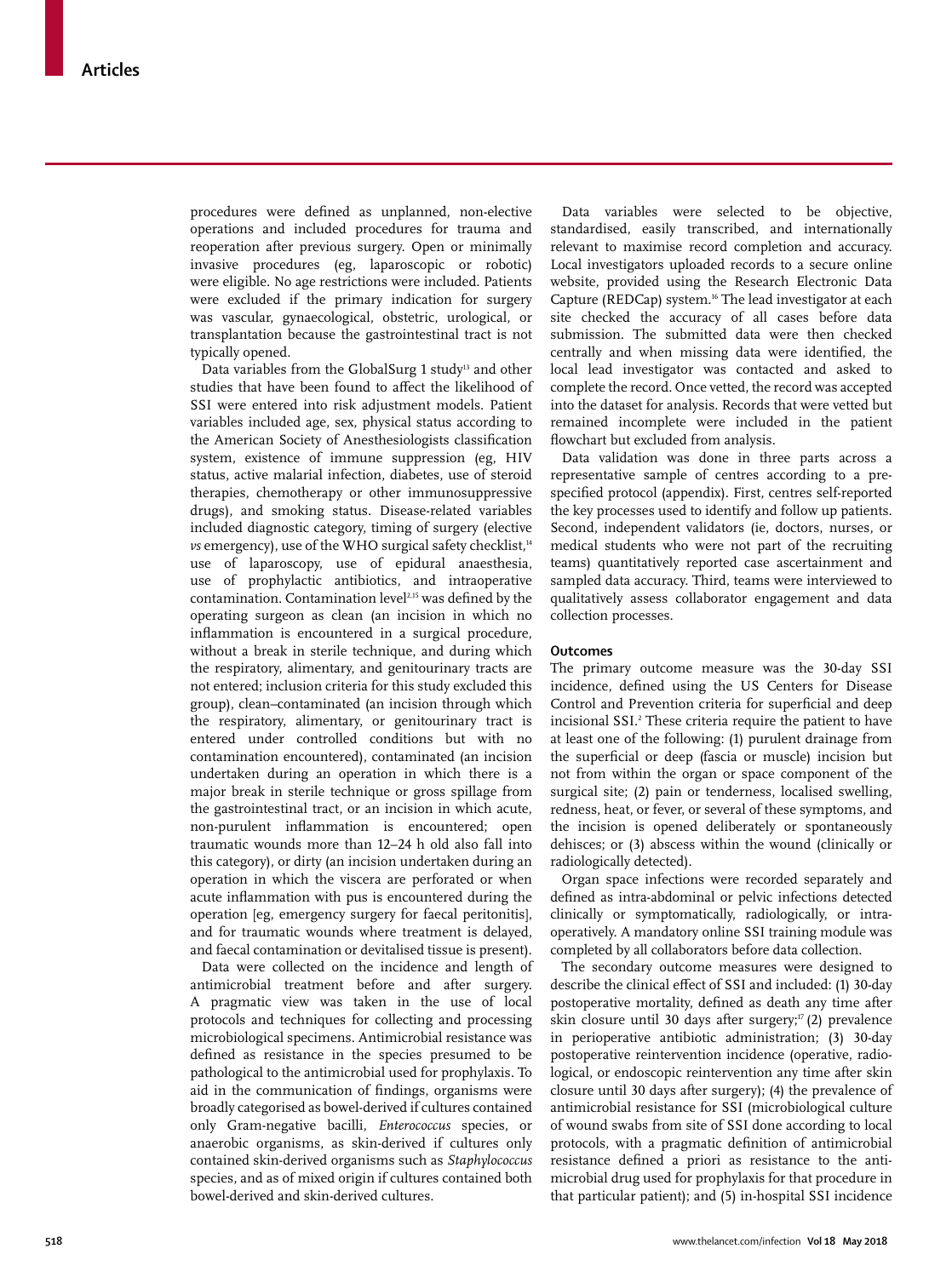(patients were reviewed for SSI during their stay and at the time of hospital discharge); and (6) overall 30-day SSI incidence (patients were assessed at 30 days to determine whether an SSI had occurred; follow-up was done in person, by telephone, or by review of medical/ readmission records, dependent on local practices).

# **Statistical analysis**

As described in the protocol, $11$  consideration was given to the sample size needed to compare HDI groups. This was approximated because data describing SSI incidence internationally are lacking. Taken with data from the GlobalSurg 1 study,<sup>13</sup> for a baseline SSI incidence of 15%, 550 patients per group (1350 patients in total after accounting for potential missing data and loss to follow-up) would allow for a  $6.5$  percentage point difference to be detected with a power of 80% at an α significance level of 0.05.

Variation between different international health settings was assessed by stratifying countries with participating centres into tertiles according to the [Human Development](http://hdr.undp.org/en/content/human-development-index-hdi)  [Index](http://hdr.undp.org/en/content/human-development-index-hdi) (HDI). The HDI is the UN's composite statistic of life expectancy, education, and income indices. Differences between HDI tertiles were tested with the Pearson  $\chi^2$  test for categorical variables and with the Kruskal-Wallis test for continuous variables. Bayesian multilevel logistic regression models were constructed to account for casemix (differing patient, disease, and operative characteristics), as previously described.18 Briefly, non-informative priors were used with sensitivity analyses done on alternative priors and different chain initiation points or chain lengths. Models were constructed using the following principles: (1) variables associated with outcome measures in previous studies were accounted for; (2) demographic variables were included in model exploration; (3) population stratification by hospital and country of residence was incorporated as random effects with constrained gradients; (4) all firstorder interactions were checked and included in final models if found to be influential; (5) final model selection was done using a criterion-based approach by minimising the widely applicable information criterion (WAIC) and discrimination determined using the c-statistic (area under the receiver operator curve). Model coefficients are presented as odds ratio (OR) and 95% credible intervals (CI; analogous to confidence intervals in frequentist statistics, but philosophically distinct). In a further analysis, a restricted cubic spline transformation was applied to the continuous representation of the HDI to account for potential non-linearity (three knots distributed equally across the range of HDI rank). This was substituted into the final multilevel model (generalised additive model) and posterior predictions were made for specified covariate levels with 95% CI determined. All analyses were done using the R Foundation Statistical Program version 3.1.1 and Stan A C++ Library for Probability and Sampling version 2.10.0. This trial is registered with ClinicalTrials. gov, number NCT02662231.

### **Data sharing**

The dataset can be explored using an online visualisation application at http://ssi.globalsurg.org.

## **Role of the funding source**

The funder of the study had no role in study design, data collection, data analysis, data interpretation, or writing of the report. The corresponding author had full access to all the data in the study and had final responsibility for the decision to submit for publication.

#### **Results**

Between Jan 4, 2016, and July 31, 2016, 13265 patient records were submitted for analysis. 726 (5·5%) records remained incomplete after quality control, leaving 12539 records for the final analysis (figure 1). These patients were from 343 centres across 66 countries (15 countries in Africa, 16 countries in Asia, 22 countries in Europe, eight countries in North America, one country in Oceania, and four countries in South America; table 1). 7339 (58·5%) patients were from countries with high HDI, 3918 (31·2%) patients were from countries with middle HDI, and 1282 (10 $\cdot$ 2%) patients were from countries with low HDI. 1291 (10·3%) patients were children (aged 16 years or younger). Missing data were uncommon (appendix p 12), and no patterns were seen when comparing included and missing data (appendix pp 13, 14).

For the **Human Development Index** see http://hdr.undp.org/ en/content/humandevelopment-index-hdi

The most common operations were cholecystectomy (4412 [35·2%] of 12539 patients) and appendicectomy (4179 [33·3%]; appendix p 1). 6117 (48·8%) patients had emergency surgery, 5887 (46·9%) patients had an open approach, and a surgical safety checklist was used before 8843 (70·5%) cases (table 1). Overall, 9922 (79·1%) operations were clean–contaminated, 1540 (12·3%) operations were contaminated, and 991 (7·9%) operations were dirty.



*Figure 1:* **Patient flowchart**

SSI=surgical site infection. HDI=Human Development Index.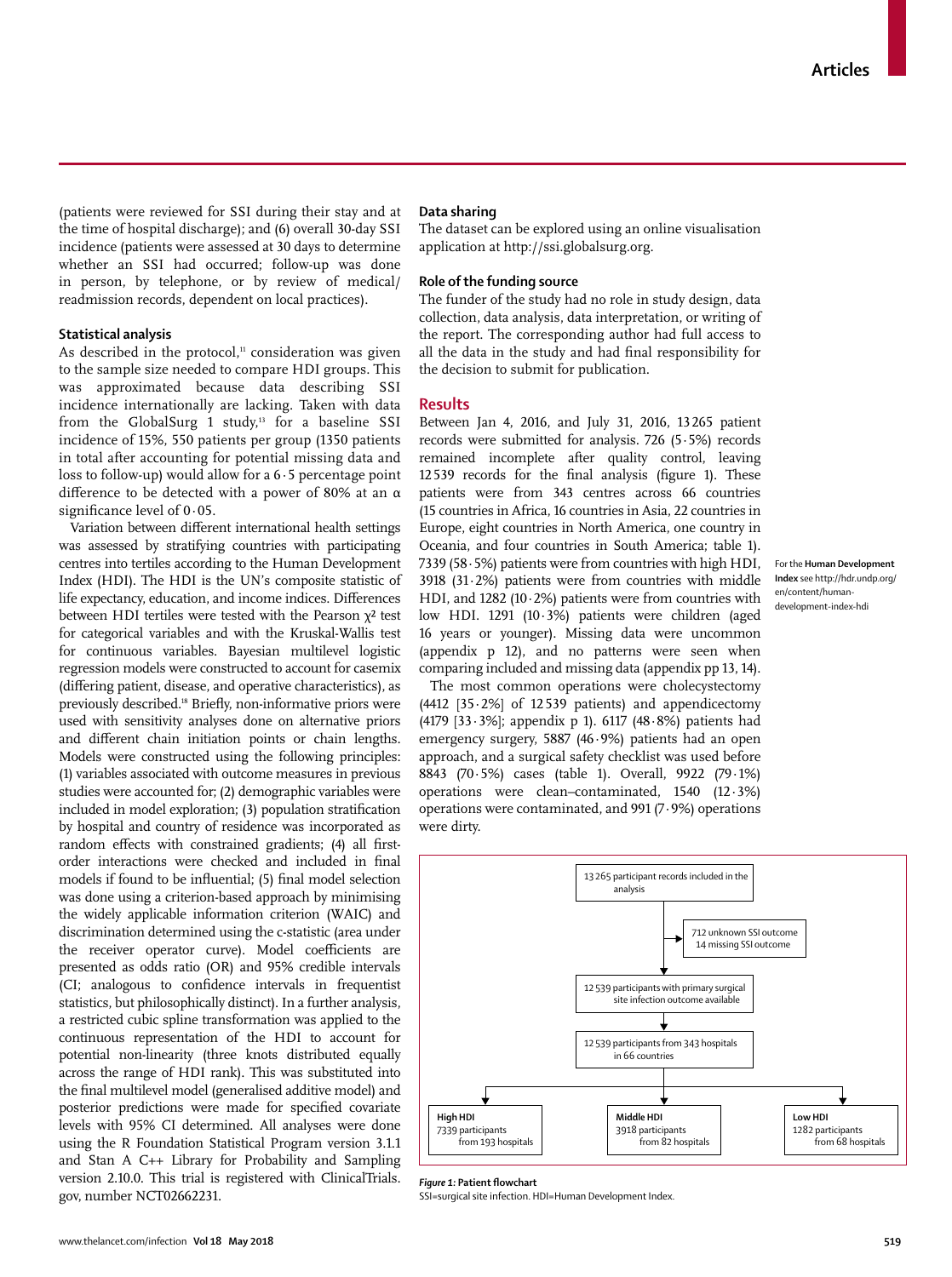|                              | High HDI (n=7339)* | Middle HDI (n=3918)† | Low HDI (n=1282)‡   | Total (n=12 539)§ | p value   |
|------------------------------|--------------------|----------------------|---------------------|-------------------|-----------|
| Mean age (SD), years         | 48.7(21.5)         | 37.3(18.5)           | 32.4(19.1)          | 43.5(21.3)        | <0.001    |
| Sex                          |                    |                      |                     |                   |           |
| Male                         | 3248 (44-3%)       | 1508 (38.5%)         | 678 (52.9%)         | 5434 (43.3%)      | < 0.001   |
| Female                       | 3683 (50.2%)       | 2215 (56.5%)         | 562 (43.8%)         | 6460 (51.5%)      | $\ddotsc$ |
| Missing                      | 408 (5.6%)         | 195 (5.0%)           | 42 (3.3%)           | 645 (5.1%)        | $\ddotsc$ |
| ASA                          |                    |                      |                     |                   |           |
| L                            | 2498 (34.0%)       | 2299 (58.7%)         | 687 (53.6%)         | 5484 (43.7%)      | < 0.001   |
| $\mathsf{II}$                | 3191 (43.5%)       | 1106 (28.2%)         | 409 (31.9%)         | 4706 (37.5%)      |           |
| $III +$                      | 1543 (21.0%)       | 293 (7.5%)           | 178 (13.9%)         | 2014 (16.1%)      |           |
| Unknown                      | 107(1.5%)          | 220(5.6%)            | 7(0.5%)             | 334(2.7%)         |           |
| Missing                      | $\mathbf 0$        | $\mathbf 0$          | $1(0.1\%)$          | $1(-0.1\%)$       | $\ldots$  |
| HIV                          |                    |                      |                     |                   |           |
| No                           | 6773 (92.3%)       | 3573 (91.2%)         | 1097 (85.6%)        | 11443 (91.3%)     | < 0.001   |
| Yes                          | 13 (0.2%)          | 39 (1.0%)            | $5(0.4\%)$          | 57 (0.5%)         |           |
| Unknown                      | 553 (7.5%)         | 306 (7.8%)           | 179 (14.0%)         | 1038 (8.3%)       |           |
| Missing                      | $\mathbf 0$        | $\mathbf 0$          | $1(0.1\%)$          | $1(-0.1\%)$       | $\ddotsc$ |
| Malaria                      |                    |                      |                     |                   |           |
| No                           | 7243 (98.7%)       | 3845 (98.1%)         | 1157 (90.2%)        | 12 245 (97.7%)    | < 0.001   |
| Yes                          | $8(0.1\%)$         | $3(0.1\%)$           | $10(0.8\%)$         | $21(0.2\%)$       |           |
| Unknown                      | 87(1.2%)           | 69 (1.8%)            | 115 (9.0%)          | 271(2.2%)         |           |
| Missing                      | $1(-0.1\%)$        | $1(-0.1\%)$          | $\mathbf 0$         | $2(-0.1\%)$       | $\ldots$  |
| <b>Diabetes</b>              |                    |                      |                     |                   |           |
| No                           | 6484 (88-3%)       | 3564 (91.0%)         | 1184 (92.4%)        | 11232 (89.6%)     | < 0.001   |
| Yes                          | 745 (10.2%)        | 309 (7.9%)           | 73 (5.7%)           | 1127 (9.0%)       | $\ddotsc$ |
| Unknown                      | 110 (1.5%)         | 44 (1.1%)            | 25 (2.0%)           | 179 (1.4%)        |           |
| Missing                      | $\pmb{0}$          | $1(-0.1\%)$          | $\mathsf{O}\xspace$ | $1(-0.1\%)$       |           |
| Immunosuppressive medication |                    |                      |                     |                   |           |
| No                           | 6893 (93.9%)       | 3789 (96.7%)         | 1243 (97.0%)        | 11925 (95-1%)     | < 0.001   |
| Yes                          |                    |                      |                     |                   | .,        |
| Current smoker               | 446 (6.1%)         | 129 (3.3%)           | 39 (3.0%)           | 614 (4.9%)        |           |
| No                           |                    |                      |                     |                   | < 0.001   |
|                              | 6190 (84-3%)       | 3353 (85.6%)         | 1170 (91.3%)        | 10713 (85.4%)     |           |
| Yes                          | 1149 (15.7%)       | 565 (14.4%)          | 112 (8.7%)          | 1826 (14.6%)      |           |
| Pathology                    |                    |                      |                     |                   |           |
| Appendicitis                 | 2061 (28.1%)       | 1516 (38.7%)         | 502 (39.2%)         | 4079 (32.5%)      | < 0.001   |
| Gallstone disease            | 2505 (34.1%)       | 1493 (38.1%)         | 290 (22.6%)         | 4288 (34.2%)      |           |
| Malignancy                   | 1510 (20.6%)       | 287(7.3%)            | $104(8.1\%)$        | 1901 (15.2%)      |           |
| Benign foregut               | 446 (6.1%)         | 220(5.6%)            | 49(3.8%)            | 715 (5.7%)        |           |
| Benign midgut or<br>hindqut  | 570 (7.8%)         | 150 (3.8%)           | 121 (9.4%)          | 841 (6.7%)        |           |
| Infection                    | 46 (0.6%)          | 41 (1.0%)            | 63 (4.9%)           | 150 (1.2%)        |           |
| Congenital                   | 47 (0.6%)          | 49 (1.3%)            | 85(6.6%)            | 181(1.4%)         |           |
| Trauma or injury             | $18(0.2\%)$        | 47(1.2%)             | 45(3.5%)            | 110 (0.9%)        |           |
| Complication of previous     | 67 (0.9%)          | 23 (0.6%)            | 14 (1.1%)           | $104(0.8\%)$      |           |
| procedure                    |                    |                      |                     |                   |           |
| Other                        | 33 (0.4%)          | $9(0.2\%)$           | 6(0.5%)             | 48 (0.4%)         |           |
| No disease                   | 36(0.5%)           | $80(2.0\%)$          | 3(0.2%)             | 119 (0.9%)        |           |
| Missing                      | $\mathbf 0$        | $3(0.1\%)$           | 0                   | $3(-0.1\%)$       |           |
| Procedure start-time         |                    |                      |                     |                   |           |
| 0800 h to 1759 h             | 5788 (78.9%)       | 2753 (70.3%)         | 865 (67.5%)         | 9406 (75.0%)      | < 0.001   |
| 1800 h to 2159 h             | 724 (9.9%)         | 381 (9.7%)           | 180 (14.0%)         | 1285 (10.2%)      |           |
| 2200 h to 0759 h             | 821 (11.2%)        | 782 (20.0%)          | 237 (18.5%)         | 1840 (14.7%)      |           |
|                              |                    |                      |                     |                   |           |
| Missing                      | $6(0.1\%)$         | $2(0.1\%)$           | $0(0.0\%)$          | $8(0.1\%)$        |           |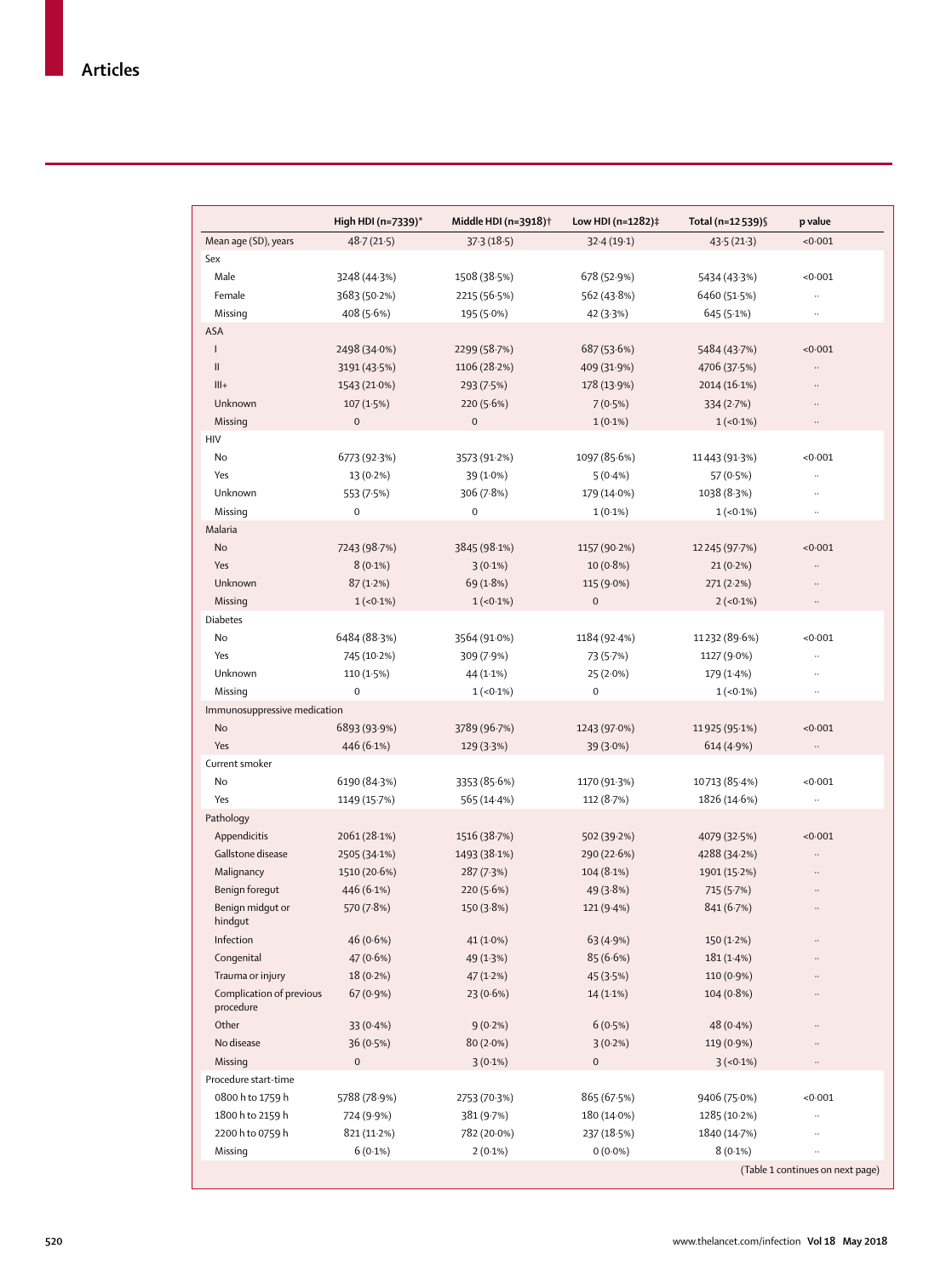|                                            | High HDI (n=7339)* | Middle HDI (n=3918) <sup>†</sup> | Low HDI (n=1282)‡ | Total (n=12 539)§ | p value              |  |
|--------------------------------------------|--------------------|----------------------------------|-------------------|-------------------|----------------------|--|
| (Continued from previous page)             |                    |                                  |                   |                   |                      |  |
| Admission to procedure time, h             |                    |                                  |                   |                   |                      |  |
| <6                                         | 2291 (31.2%)       | 1052 (26.9%)                     | 308 (24.0%)       | 3651 (29.1%)      | < 0.001              |  |
| $6 - 11$                                   | 722 (9.8%)         | 366 (9.3%)                       | 128 (10.0%)       | 1216 (9.7%)       | $\ddot{\phantom{a}}$ |  |
| $12 - 23$                                  | 1364 (18.6%)       | 675 (17.2%)                      | 217 (16.9%)       | 2256 (18.0%)      | $\ddot{\phantom{a}}$ |  |
| $24 - 47$                                  | 1330 (18.1%)       | 552 (14.1%)                      | 230 (17.9%)       | 2112 (16.8%)      | $\ddotsc$            |  |
| $\geq 48$                                  | 1358 (18.5%)       | 1033 (26.4%)                     | 338 (26.4%)       | 2729 (21.8%)      | $\ddotsc$            |  |
| Missing                                    | 274 (3.7%)         | 240 (6.1%)                       | 61 (4.8%)         | 575 (4.6%)        | $\ldots$             |  |
| Urgency                                    |                    |                                  |                   |                   |                      |  |
| Elective                                   | 3941 (53.7%)       | 1997 (51.0%)                     | 483 (37.7%)       | 6421 (51.2%)      | < 0.001              |  |
| Emergency                                  | 3397 (46.3%)       | 1921 (49.0%)                     | 799 (62.3%)       | 6117 (48.8%)      | $\ddot{\phantom{a}}$ |  |
| Missing                                    | $1(-0.1\%)$        | $\pmb{0}$                        | $\mathbf 0$       | $1(-0.1\%)$       | $\ldots$             |  |
| Operative approach                         |                    |                                  |                   |                   |                      |  |
| Open                                       | 2679 (36.5%)       | 2153 (55.0%)                     | 1055 (82.3%)      | 5887 (46.9%)      | < 0.001              |  |
| Laparoscopic                               | 4660 (63.5%)       | 1765 (45.0%)                     | 227 (17.7%)       | 6652 (53.1%)      | $\ldots$             |  |
| Epidural                                   |                    |                                  |                   |                   |                      |  |
| No                                         | 6554 (89.3%)       | 3666 (93.6%)                     | 1230 (95.9%)      | 11450 (91.3%)     | < 0.001              |  |
| Yes                                        | 646 (8.8%)         | 210(5.4%)                        | 48 (3.7%)         | 904 (7.2%)        | $\ddotsc$            |  |
| Unknown                                    | 139 (1.9%)         | $42(1.1\%)$                      | 4(0.3%)           | 185 (1.5%)        | $\ddotsc$            |  |
| Antibiotic: pre-procedural or prophylactic |                    |                                  |                   |                   |                      |  |
| No                                         | 848 (11.6%)        | 472 (12.0%)                      | 50 (3.9%)         | 1370 (10.9%)      | < 0.001              |  |
| Yes                                        | 6446 (87.8%)       | 3392 (86.6%)                     | 1224 (95.5%)      | 11062 (88.2%)     | $\ddotsc$            |  |
| Missing                                    | 45 (0.6%)          | 54 (1.4%)                        | 8(0.6%)           | 107 (0.9%)        | $\ddotsc$            |  |
| Intraoperative contamination               |                    |                                  |                   |                   |                      |  |
| Clean-contaminated                         | 5918 (80.6%)       | 3126 (79.8%)                     | 878 (68.5%)       | 9922 (79-1%)      | < 0.001              |  |
| Contaminated                               | 779 (10.6%)        | 542 (13.8%)                      | 219 (17.1%)       | 1540 (12.3%)      | $\ldots$             |  |
| Dirty                                      | 574 (7.8%)         | 236 (6.0%)                       | 181 (14.1%)       | 991 (7.9%)        | $\ldots$             |  |
| Missing                                    | 68 (0.9%)          | $14(0.4\%)$                      | 4(0.3%)           | 86(0.7%)          | $\ldots$             |  |
| Safety checklist used                      |                    |                                  |                   |                   |                      |  |
| No, not available                          | 837 (11.4%)        | 1114 (28.4%)                     | 308 (24.0%)       | 2259 (18.0%)      | < 0.001              |  |
| No, but available                          | 238(3.2%)          | 690 (17.6%)                      | 363 (28.3%)       | 1291 (10.3%)      |                      |  |
| Yes                                        | 6194 (84.4%)       | 2049 (52.3%)                     | 600 (46.8%)       | 8843 (70.5%)      |                      |  |
| Unknown                                    | 69 (0.9%)          | 65 (1.7%)                        | 11 (0.9%)         | 145(1.2%)         | $\ddot{\phantom{a}}$ |  |
| Missing                                    | $1(-0.1\%)$        | $\pmb{0}$                        | $\mathbf 0$       | $1(-0.1\%)$       | $\ddotsc$            |  |
|                                            |                    |                                  |                   |                   |                      |  |

Numbers are n (%), unless otherwise indicated. All tests are Pearson's χ² test, except for the comparison of mean age, where a Kruskall-Wallis test has been applied. ASA=American Society of Anesthesiologists classification grade. \*Included 30 countries and 193 hospitals. †Included 18 countries and 82 hospitals. ‡Included 18 countries and 68 hospitals. §Included 66 countries and 343 hospitals.

*Table 1:* **Patient and operative characteristics by human development index (HDI) rank**

1538 (12·3%) patients had SSI within 30 days of surgery, and 842 (6 $\cdot$ 7%) had SSI before discharge from hospital (appendix p 5). The unadjusted SSI incidence varied between countries with high HDI (691 [9·4%] of 7339 patients), middle HDI (549 [14·0%] of 3918 patients) and low HDI (298 [23·2%] of 1282 patients). Intraoperative contamination was more likely to be classed as dirty in countries with low HDI (181 [14·1%] of 1282 patients) than in countries with middle HDI (236 [6·0%] of 3918 patients) or high HDI (574 [7·8%] of 7339; table 1). SSI rates increased significantly with dirty surgery compared with clean–contaminated surgery; however, there was no significant interaction for SSI between HDI and intraoperative contamination

(appendix pp 3, 4). After multivariable adjustment for confounders (including contamination), a significantly higher SSI rate was seen in countries with low HDI (adjusted OR 1·60, 95% CI 1·05–2·37; p=0·030) but not in middle-HDI settings (1·12, 0·77–1·61; p=0·539) compared with high-HDI countries (figure 2; appendix p 4). When adjusted for patient and hospital factors, SSI increased markedly at the threshold between countries with middle and low HDI (rank 100; figure 3). The increase was observed for both clean–contaminated and dirty surgery because there was no significant interaction between contamination and HDI, suggesting that HDI is an independent risk factor for SSI, irrespective of intraoperative contamination.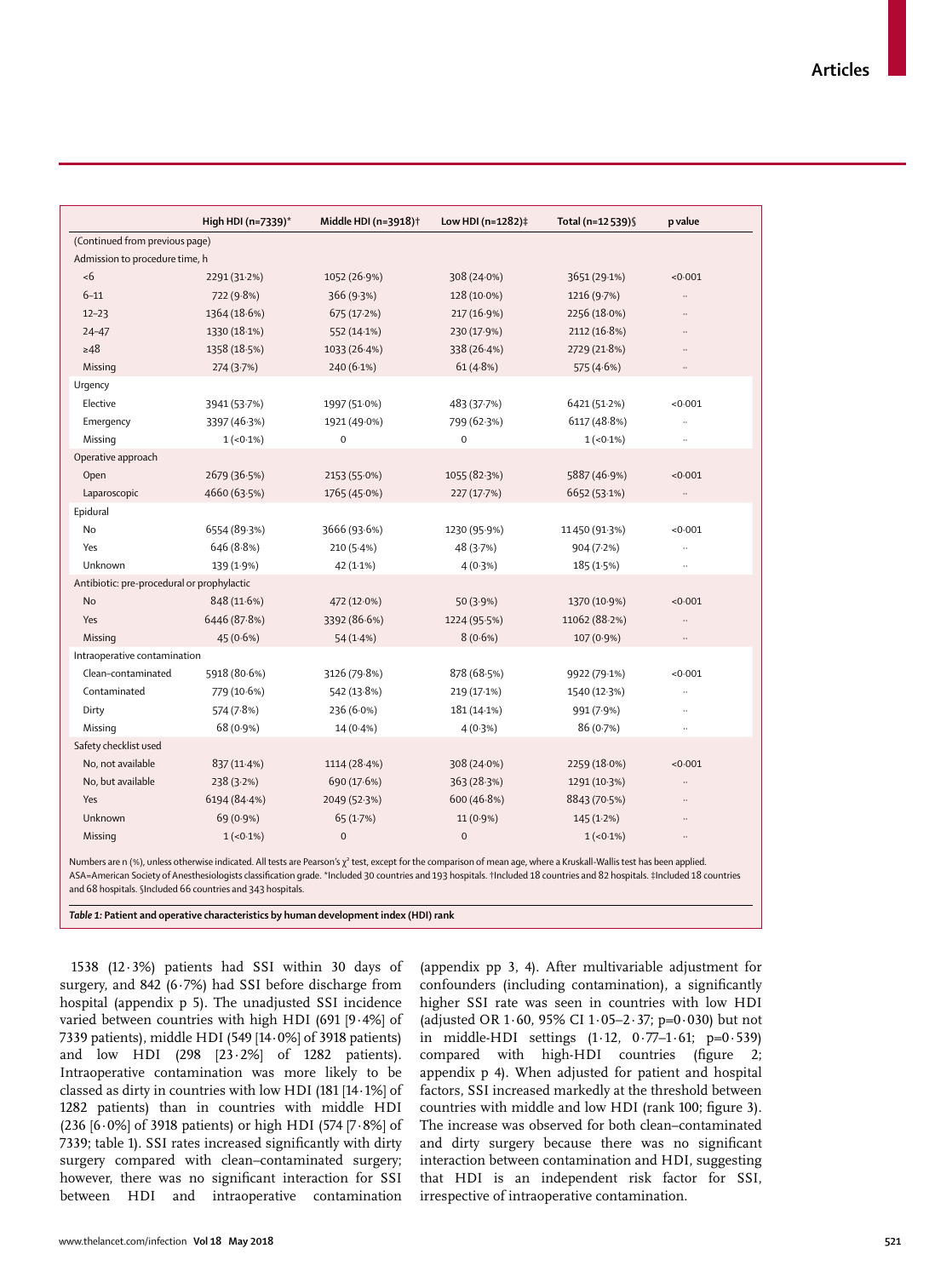

#### *Figure 2:* **Multilevel model for factors associated with surgical site infection**

Full model includes HDI tertile, age, American Society of Anesthesiologists (ASA) classification grade, diabetes status, immunosuppressive medication treatment, current smoker, pathology, operative approach, antibiotic use before surgery, intraoperative contamination, and WHO checklist used. Error bars are 95% credible interval. Full data are in the appendix (p 4). OR=odds ratio. HDI=Human Development Index. CI=credible interval.

> 235 (1 $\cdot$ 9%) patients died within 30 days of surgery, but mortality varied between countries with high HDI (110  $[1.5\%]$  of 7339 patients), middle HDI (64  $[1.6\%]$  of 3918 patients), and low HDI  $(61 [4.8\%]$  of 1282 patients; appendix p 5). Patients with SSI were more likely than patients without SSI to die, to have a reintervention, to have an organ space infection, or to have another healthcare-associated infection (table 2). The median length of hospital stay was three times longer for patients with an SSI than for patients without (median 7·0 days [IQR 11·0] *vs* 2·0 days [4·0]; p<0·001).

> Patients in LMICs were more likely to receive presurgery antibiotic courses than patients in high-HDI settings (appendix p 6). Prophylactic antibiotic administration was generally high (10225 [81·5%] of 12539 patients), with slight variation between HDI groups. Overall, administration of preoperative or prophylactic antibiotics, or both, was higher in groups with low HDI  $(1224 [95.5\%]$  of 1282) than in

countries with middle HDI  $(3392 \ 86.6\%)$  of 3918 patients) and high HDI (6446 of 87·8%] of 7339 patients; p<0·001).

Patients in LMICs were more likely to receive postoperative antibiotics than those in high-HDI countries (3376 [46·0%] of 7339 patients in high-HDI countries *vs* 3135 [80·0%] of 3918 patients in middle-HDI countries *vs* 1098 [85·6%] of 1282 patients in low-HDI countries;  $p<0.001$ ; appendix p 7). The increased tendency to use antibiotics after surgery in low-HDI countries persisted despite adjustment for confounding factors (adjusted OR 4·37, 95% CI 1·65–11·85, p=0·002), including contamination of surgery (appendix pp 8, 9). Courses of postoperative antibiotics were longer in patients in LMICs than in high-income countries, with the number of patients receiving antibiotics for 5 days or more increasing from countries with high HDI to low HDI (1830 [24·9%] of 7339 patients in high-HDI countries *vs* 1837 [46·9%] of 3918 patients in middle-HDI countries *vs* 650 [50·7%] of 1282 patients in low-HDI countries;  $p<0.001$ ; appendix p 7).

A microbiological wound culture was available for 610 (39·7%) of 1538 patients with an SSI (table 3). A summary and full lists of causative organisms are available in the appendix (pp 10, 11). 301  $[63.8\%]$  of 472 patients had bowel-derived infections, 97 (20·6%) patients had skinderived infections, and 53 (11·2%) patients had infections of mixed origin. Organisms with resistance to the actual prophylactic antibiotic used were isolated from 132 (21·6%) of the 610 patients with SSI who had a wound culture (table 3). The prevalence of resistance varied between countries with high, middle, and low HDI (table 3).

Patients were identified for inclusion predominately using theatre logbooks or computer systems (5771 [78·6%] of 7339 patients in high-HDI countries; 2349 [60·0%] of 3918 patients in middle-HDI countries; 759 [59·2%] of 1282 patients in low-HDI countries) and operating lists (1318 [18·0%] of 7339 patients in high-HDI countries; 823 [21·0%] of 3918 patients in middle-HDI countries; 278 [21·7%] of 1282 patients in low-HDI countries; appendix p 16). Many patients across HDI strata were followed up by telephone  $(2708 [36.9\%]$  of 7339 patients in high-HDI countries; 2582  $[65.9\%]$  of 3918 patients in middle-HDI countries; 483 [37·7%] of 1282 patients in low-HDI countries; appendix p 17). Validators identified 1476 cases that fulfilled inclusion criteria, and 1378 (93%) cases were ascertained (appendix p 18). Accuracy was high for the validated continuous predictor (Pearson's correlation coefficient 0·99; appendix p 20), categorical predictors (Cohen's κ coefficients >0·90; appendix p 21), and mortality ( $\kappa$  0.91). The agreement for 30-day reintervention was lower (κ 0·65).

## **Discussion**

We identified both the burden and clinical effect of SSI on patients undergoing gastrointestinal surgery in many parts of the world. SSI affected 12·3% of patients worldwide, and the incidence increased across HDI groups, reaching 39·8% of patients undergoing dirty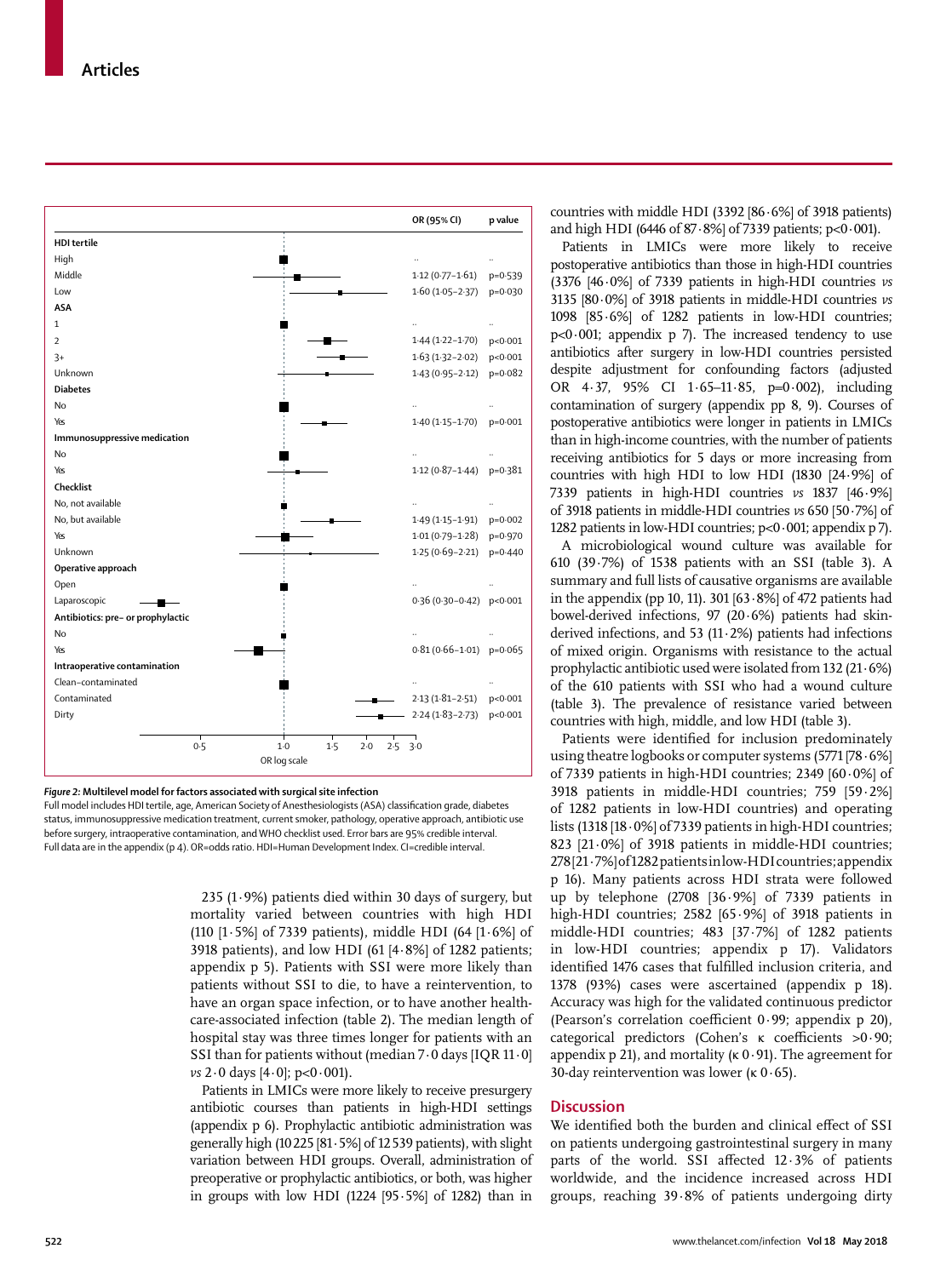www.thelancet.com/infection **Vol 18 May 2018 523**

surgery in low-HDI settings. The incidence of SSI remained higher in low-HDI countries than in middle-HDI or high-HDI countries, despite adjustment for factors describing patients, diseases (including contamination), procedures, safety, and hospitals. Length of hospital stay was three times longer for patients affected by SSI than for patients with no SSI. Delayed return to work or school carries a societal burden, which is likely to be greater in LMICs.

These findings begin to characterise the relationship between SSI and global antimicrobial resistance. Where microbiological cultures were available, SSIs were more likely to be caused by bowel-derived organisms. Large amounts of antibiotics were consumed to prevent and treat SSI, yet in 21·6% of cases with a positive culture, the causative microorganism was resistant to the prophylactic antibiotics that had been administered. The prevalence of antimicrobial resistance increased to one of three isolates in low-HDI countries. Postoperative courses of antibiotics were longest for patients in low-HDI countries, and this was not explained by casemix. Although there is randomised evidence that short postoperative antibiotic courses are as safe as long antibiotic courses, this evidence was not derived in LMICs, and caution is needed before changing practice.<sup>19</sup> The high prevalence of SSIs that were resistant to the initial prophylactic antibiotic illustrates a potentially important area for improvement worldwide. Complete microbiological analysis of all SSIs was not possible within this observational study, so the problem might be even larger that estimated here.

The focus in global surgery to date has been directed towards mortality. The 30-day mortality in this study was similar to that in the GlobalSurg 1 study (1·9% and  $1.6\%$  respectively).<sup>13</sup> This generally low mortality highlights the importance of studying more common outcomes such as SSI across health systems, given the impact on patients. We found an association between SSI and death, with a three-fold increase from 1·5% in patients without SSI to 4·7% in patients with SSI within this study. This is an association, and no causal link can be made with these data; it is likely that patients died with an SSI rather than from an SSI. Since SSI was also associated with deep organ space infection and other health-care-associated infections, this supports its use as a severity marker of illness.

Interest in the use of surgical safety checklists has increased in the past 5 years, and they are now part of clinical routine in many surgical units. In this study, the failure to use an available surgical safety checklist was associated with a high SSI rate. This association was not explained by an omission of prophylactic antibiotics, nor was it particular to emergency surgery, when haste might improperly trump safety measures. The scientific literature describing checklists and SSI is contrasting and includes a recent systematic review of 14 studies.<sup>14</sup> The data in this systematic review showed a decrease in



 $20$ 

40

Probability of surgical site infection (%)

Probability of surgical site infection (%)

 $60$ 

Clean–contaminated Contaminated or dirty

|                                        | No SSI (n=11 001) SSI (n=1538) |              | p value    |
|----------------------------------------|--------------------------------|--------------|------------|
| 30-day mortality                       |                                |              |            |
| Alive                                  | 10665 (96.9%)                  | 1438 (93.5%) | < 0.001    |
| Dead                                   | 162(1.5%)                      | 73 (4.7%)    | $\cdots$   |
| Missing                                | 174(1.6%)                      | 27(1.8%)     | $\cdots$   |
| 30-day reintervention                  |                                |              |            |
| No                                     | 10 674 (97.0%)                 | 1202 (78.2%) | < 0.001    |
| Yes                                    | 235(2.1%)                      | 316 (20.5%)  |            |
| Missing                                | 92(0.8%)                       | 20(1.3%)     |            |
| Organ space infection (abscess)        |                                |              |            |
| <b>No</b>                              | 10759 (97.8%)                  | 1229 (79.9%) | < 0.001    |
| Yes                                    | 146(1.3%)                      | 276 (17.9%)  |            |
| Missing                                | $96(0.9\%)$                    | 33(2.1%)     | $\cdots$   |
| Other health-care-associated infection |                                |              |            |
| No                                     | 10546 (95.9%)                  | 1292 (84.0%) | < 0.001    |
| Yes                                    | 388 (3.5%)                     | 214 (13.9%)  |            |
| Missing                                | 67 (0.6%)                      | 32(2.1%)     |            |
| Median length of stay (IQR)            | 2.0(4.0)                       | 7.0(11.0)    | $< 0.001*$ |

Numbers are n (%), unless otherwise indicated. All tests are χ<sup>2</sup> tests, except when indicated by\*, where a Krusk test has been applied.

*Table 2:* **Associations between surgical site infection (SSI) and other outcomes**

|                           | High HDI<br>$(n=295)$ | Middle HDI<br>$(n=187)$ | Low HDI<br>$(n=128)$ | Total ( $n=610$ ) | p value      |
|---------------------------|-----------------------|-------------------------|----------------------|-------------------|--------------|
| Antibiotic not used       | 27(9.2%)              | 6(3.2%)                 | $0(0.0\%)$           | 33(5.4%)          | < 0.001      |
| Sensitive to antibiotic   | 92(31.2%)             | 56(29.9%)               | 40 (31.2%)           | 188 (30.8%)       | $\cdot\cdot$ |
| Resistant to antibiotic   | 49(16.6%)             | 37 (19.8%)              | 46(35.9%)            | 132 (21.6%)       |              |
| Sensitivity not available | $127(43.1\%)$         | 88 (47.1%)              | 42 (32.8%)           | 257 (42.1%)       |              |

Numbers are n (%), unless otherwise indicated. All tests are  $\chi^2$  tests.

*Table 3:* **Sensitivity of organism by Human Development Index (HDI) from patients with a surgical site infection who had a wound swab taken**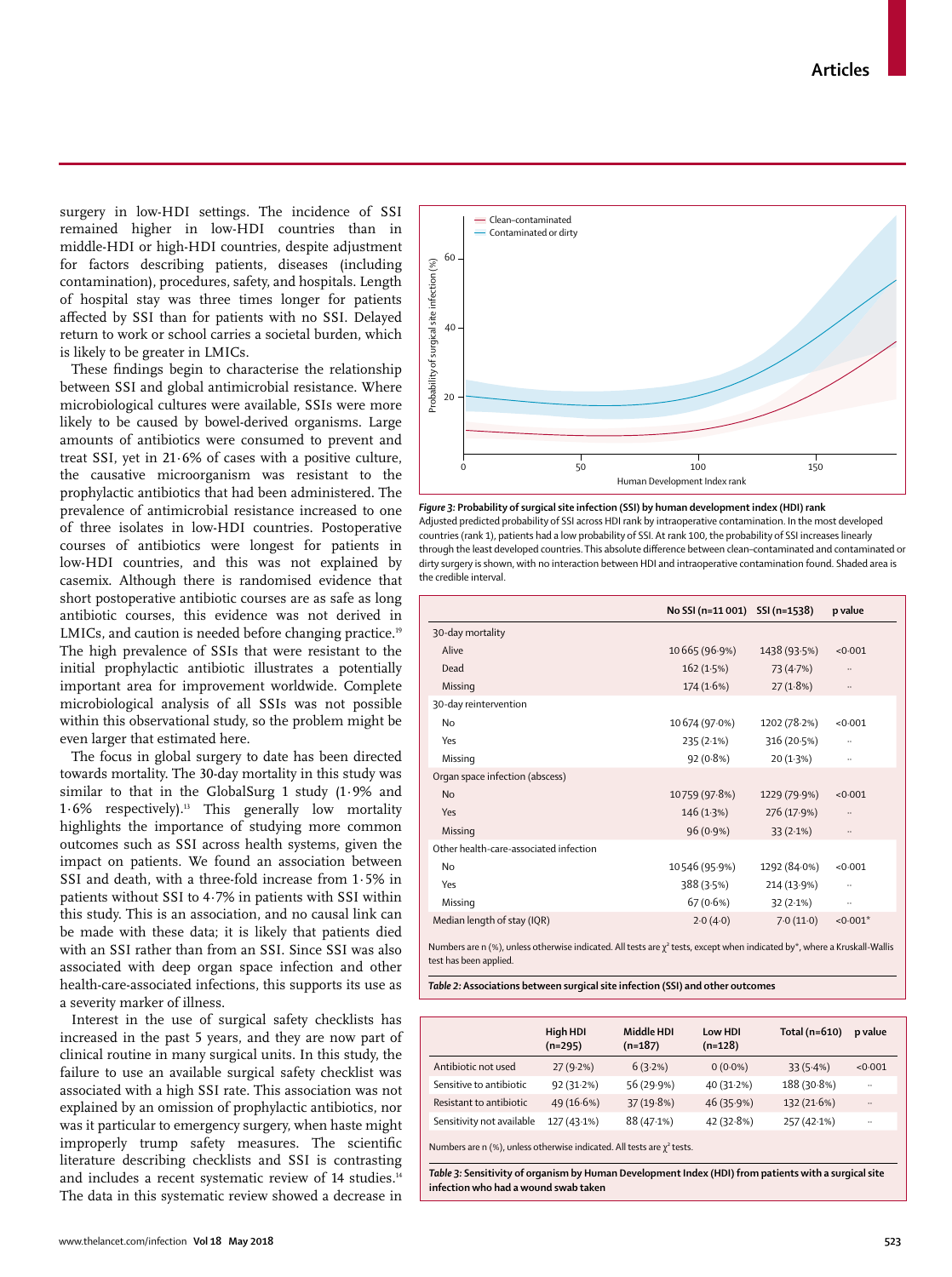SSI with checklist use (range within individual studies from 3·2% to 10·2% absolute risk reduction). The GlobalSurg studies provide novel checklist data from LMIC settings. The explanation for the observed effect is unclear but probably describes a broader attitude to safety in hospital systems that require further investigation.

A major strength of this study is its provision of prospective patient-level SSI data from a wide breadth of settings around the world. In particular, outcome assessment was standardised and training provided through our online tool. Several small and generally single-centre studies have been done in the past 20 years in attempts to characterise SSI in LMICs. These were systematically reviewed in a 2010 study $^{\scriptscriptstyle 1}$  that included 57 reports focusing on SSI. General methodological quality was low and heterogeneity was high, with reported SSI rates varying from 0·4% to 30·9%. Since then, SSI outcomes from several single-centre and national multicentre studies in LMICs have been published.20–24 The lower than expected rates emphasise the difficulty in robustly determining SSI, which, together with the between-study variability, make international comparisons difficult. The present study contributes to closing this knowledge gap and allows meaningful comparison from multiple income settings with accurate casemix adjustment and standardised training in outcome assessment. Reliability was increased through the vetting of incomplete records and was demonstrated in a parallel validation study.

A major limitation of this study was the inability to follow up every patient 30 days after surgery. SSI detection within randomised trials is higher when proactively followed up as a primary endpoint than when followed up as a secondary outcome.<sup>25</sup> Within our study, collaborators were trained and encouraged to directly determine 30-day outcomes whenever possible. Overall, this was successful; however, complete, in-person, 30-day follow-up for thousands of patients would not have been possible, particularly in resource-limited settings. Nevertheless, we did assess SSI as a primary endpoint, used a mandatory training package, and did a sensitivity analysis using in-hospital SSI rates. The variation in incidence of SSI before discharge from hospital and within 30 days was similar between countries of high, middle, and low HDI. Since these incidence data are already comparable to those from high-quality randomised trials, this provides some measure of validity.26 Other limitations apply. First, with respect to microbiological analysis, we did not standardise specimen collection, laboratory assessment, techniques, or definitions. A pragmatic view was taken to use local protocols and techniques for collecting and processing specimens and for determining antimicrobial resistance. These measures were therefore recognised in advance as being an exploratory analysis to describe the prevalence of organisms with antimicrobial resistance against the

particular prophylactic antibiotic administered. Second, although we did validation, there is still the potential for missed cases or inaccurate data.13,27,28 The large number of patients, a prospective protocol, and the use of local coordinators might have minimised the potential bias.

Reducing SSI will contribute to ensuring safe and essential surgery around the world.<sup>29</sup> Costs to patients in LMICs in terms of expenditure and time off work have not been measured but are probably considerable. The costs of preventive measures might be offset by the realised cost-savings. WHO has published recommendations to help reduce the incidence of SSI that include global perspectives relevant to LMICs.9 Despite inclusion of strongly graded recommendations, none of these could be based on high-quality evidence, which is lacking in support of most interventions. Virtually none of the existing evidence is derived from LMICs, leading to uncertainty about future performance of these measures.8 SSI research is complex, and bundles of measures have been seen to paradoxically increase SSI incidence.<sup>30</sup> Implementation therefore necessitates careful consideration and meticulous attention to longer-term evaluation. In resource-limited settings, the development of robust policy will remain difficult without high-quality evidence. Our findings provide the rationale to plan, fund, and perform high-quality surgical research that can effect change in health policy. There are no multicentre, multi-country randomised trials on SSI prevention in LMICs at a time when efforts to combat SSI should be informed by high-quality research derived in these settings.<sup>8</sup>

#### **Contributors**

Collaborating members are listed together with their roles in the appendix. The writing group contributed to study design, data analysis, data interpretation, and the writing and review of the final report: Aneel Bhangu, Adesoji O Ademuyiwa, Maria Lorena Aguilera, Philip Alexander, Sara W Al-Saqqa, Giuliano Borda-Luque, Ainhoa Costas-Chavarri, Thomas M Drake, Faustin Ntirenganya, J Edward Fitzgerald, Stuart J Fergusson, James Glasbey, J C Allen Ingabire, Lawani Ismaïl, Hosni Khairy Salem, Anyomih Theophilus Teddy Kojo, Marie Carmela Lapitan, Richard Lilford, Andre L Mihaljevic, Dion Morton, Alphonse Zeta Mutabazi, Dmitri Nepogodiev, Adewale O Adisa, Riinu Ots, Francesco Pata, Thomas Pinkney, Tomas Poškus, Ahmad Uzair Qureshi, Antonio Ramos-De la Medina, Sarah Rayne, Catherine A Shaw, Sebastian Shu, Richard Spence, Neil Smart, Stephen Tabiri, Ewen M Harrison. Annel Bhangu and Ewen M Harrison are study guarantors.

#### **Declaration of interests**

This study was funded by a DFID-MRC-Wellcome Trust Joint Global Health Trial Development Grant and a National Institute of Health Research Global Health Research Unit Grant. JEF reports personal fees from KPMG Global Healthcare Practice outside the submitted work. All other authors declare no competing interests.

#### **Acknowledgments**

Funded by DFID-MRC-Wellcome Trust Joint Global Health Trial Development Grant (MR/N022114/1) and a National Institute of Health Research (NIHR) Global Health Research Unit Grant (NIHR 17-0799). The views expressed are those of the authors and not necessarily those of the National Health Service, the NIHR, or the UK Department of Health and Social Care. Organisations assisting in dissemination or translation, or both (alphabetical): Asian Medical Students' Association, Association of Surgeons in Training, College of Surgeons of East,